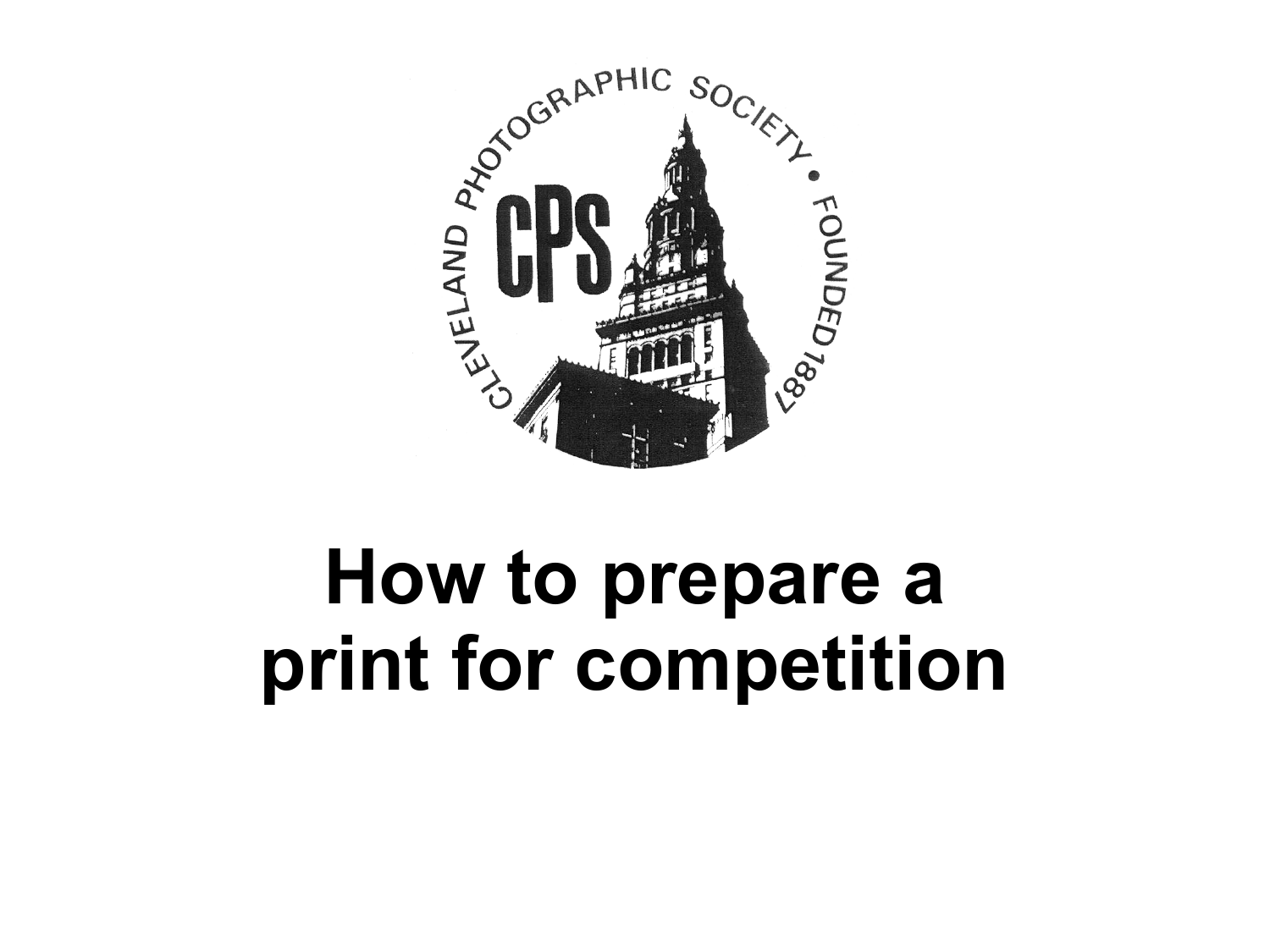### Materials:

- Photograph (up to 11x17, or the equivalent in square inches)
- Contest Label (found on CPS website) Print on adhesive stickers (sized to Avery #5164 labels, or equivalent) – or print on paper and adhere with tape

(pre-cut mats can be bought at any major craft store, or online)



#### • Mat board Foam Core Board

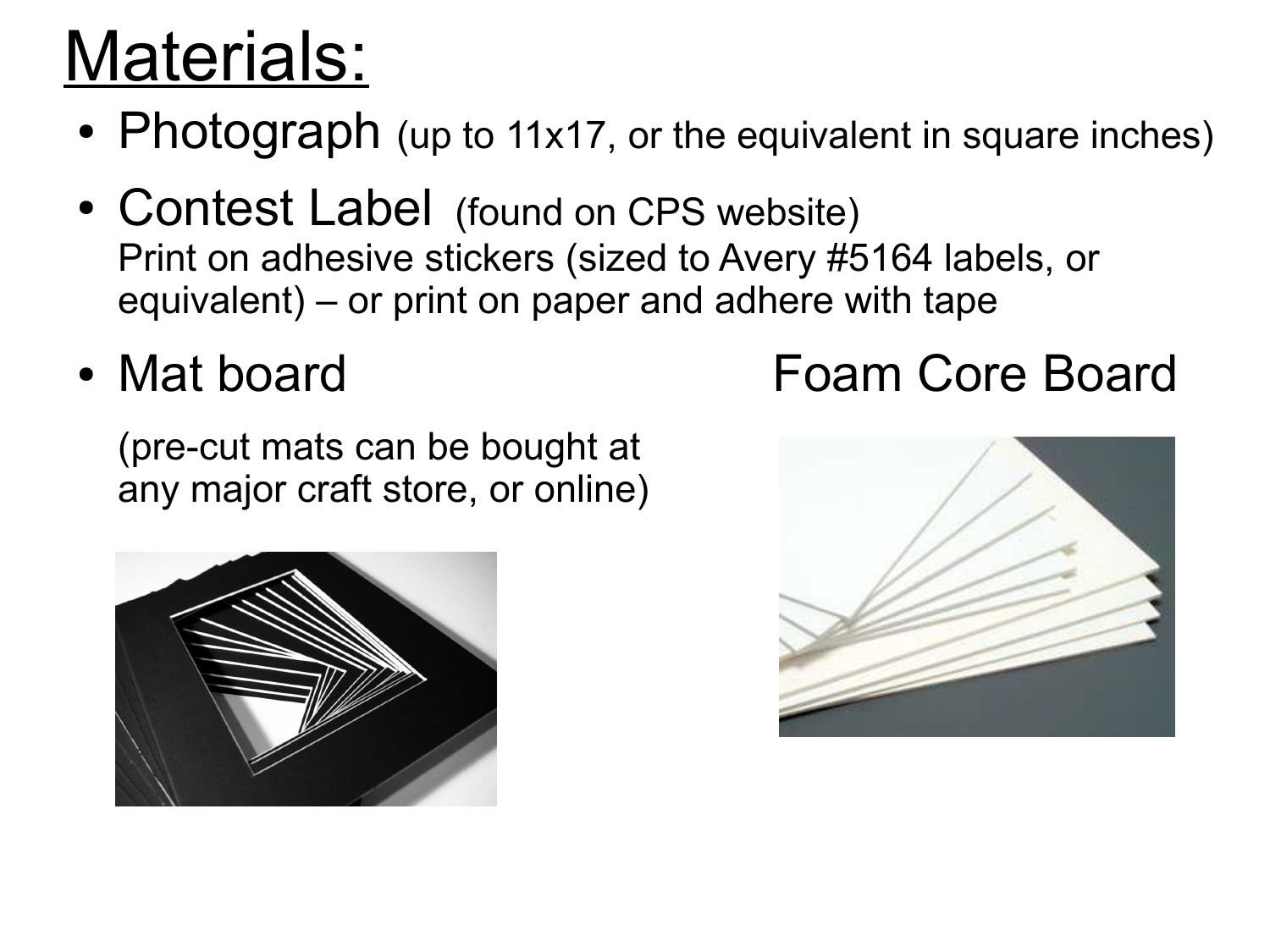## Materials cont.

• Velcro (dots or strips)



• Cutting utensils (utility knives work the best!)

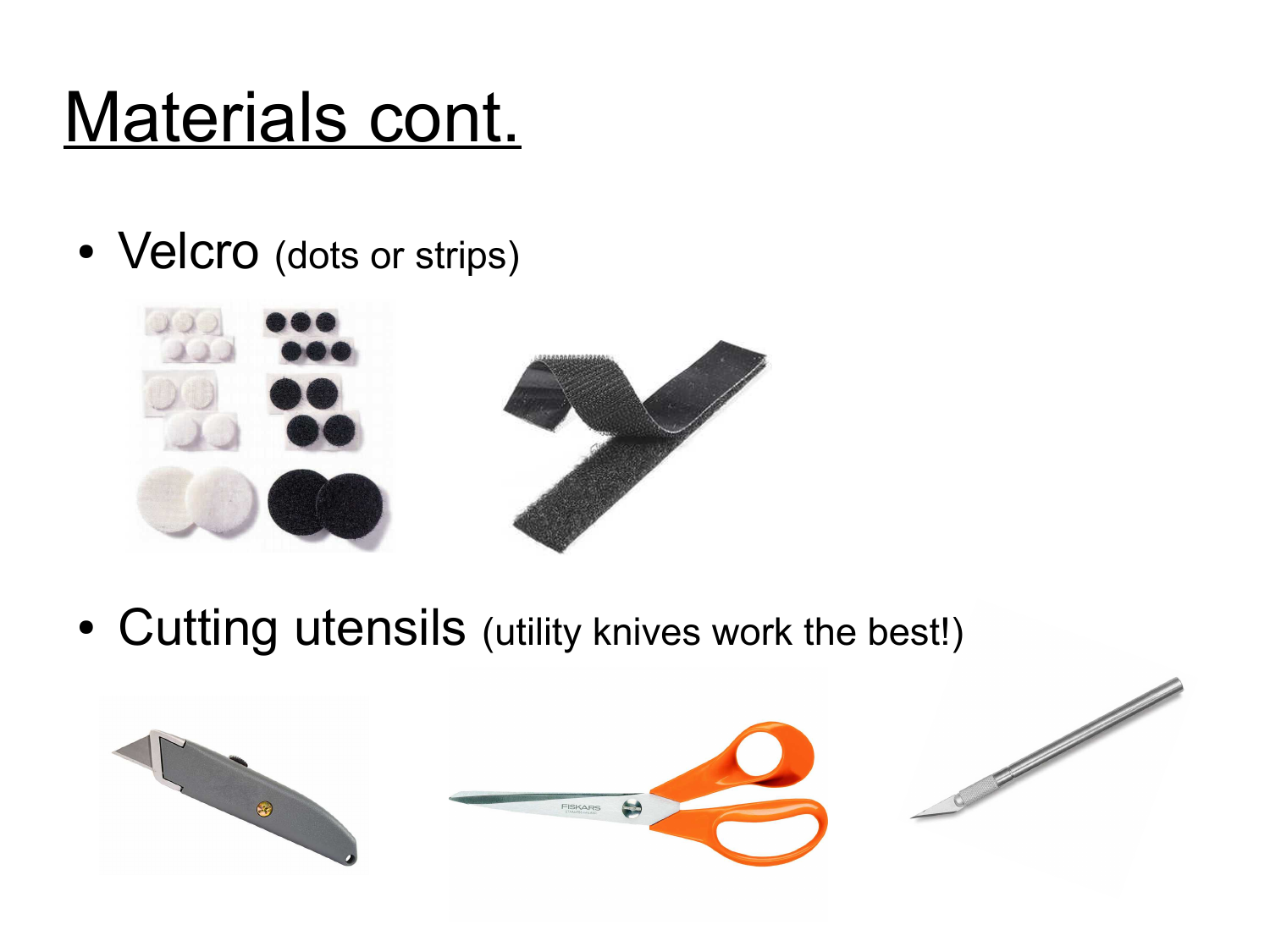#### Materials cont.

• Cutting surface (cutting board or magazines)





• Pencil, Pen / Marker

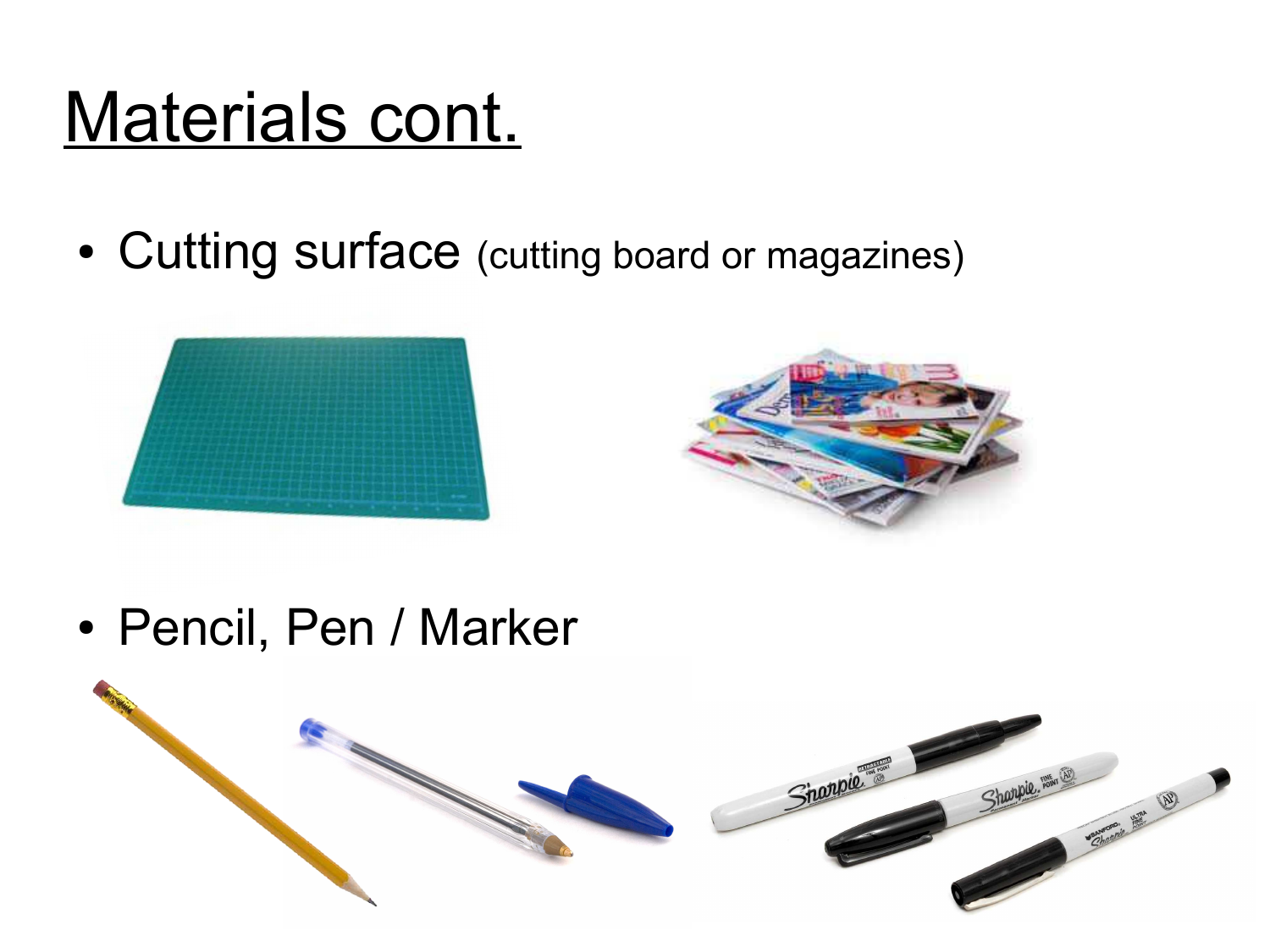#### Materials cont.

• Tape (Acid free medical tape & scotch tape)





• Straight edge / Ruler

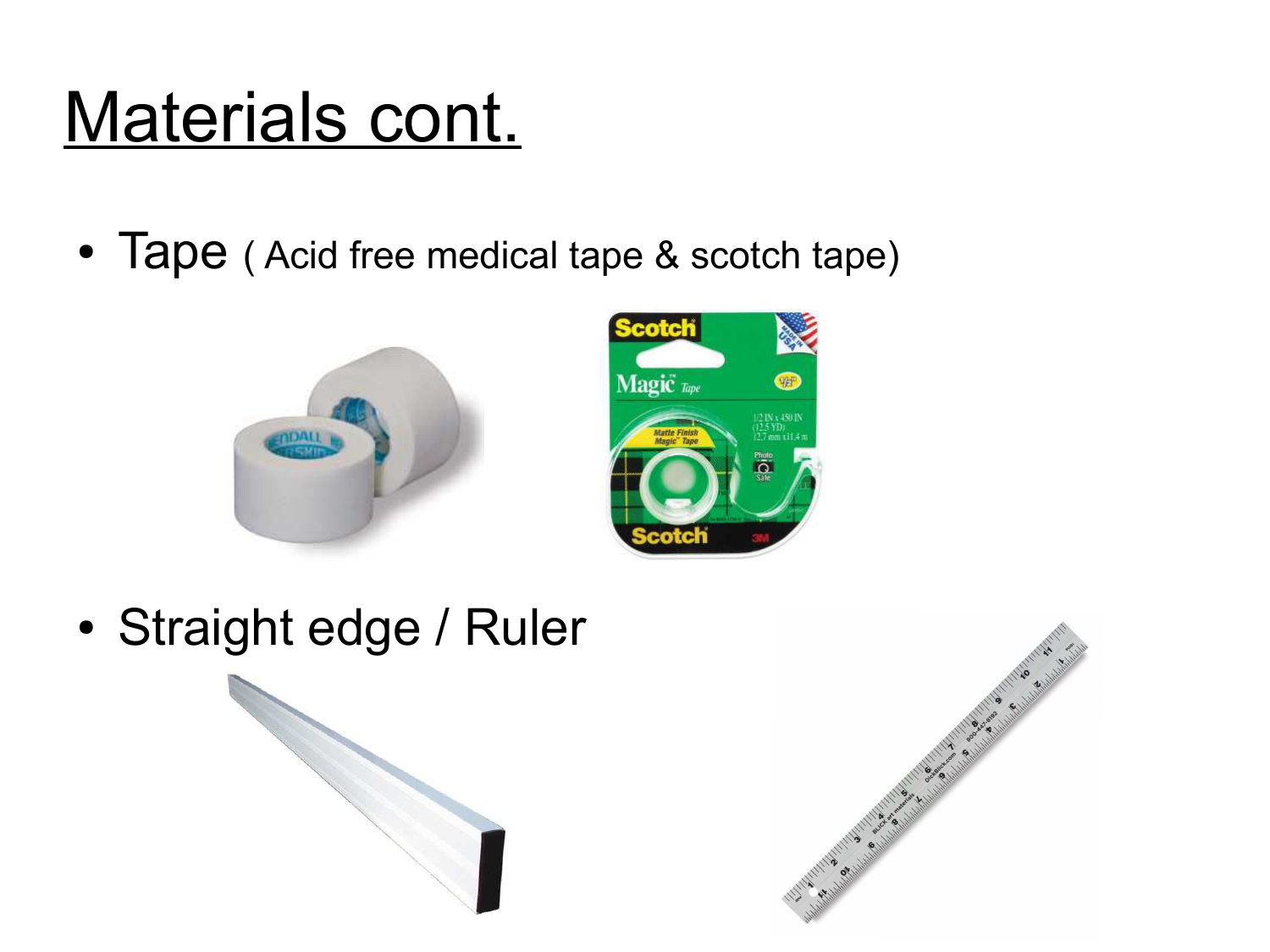#### Material list (Recap)

- Photograph (up to 11x17, or the equivalent in square inches)
- Contest Label (found on the CPS website)
- Mat board
- Foam Core Board
- Velcro (dots or strips)
- Cutting utensils (utility knives work the best!)
- Cutting surface (cutting board or magazines)
- Pencil, Pen / Marker
- Tape (Acid free medical tape & scotch tape)
- Straight edge / Ruler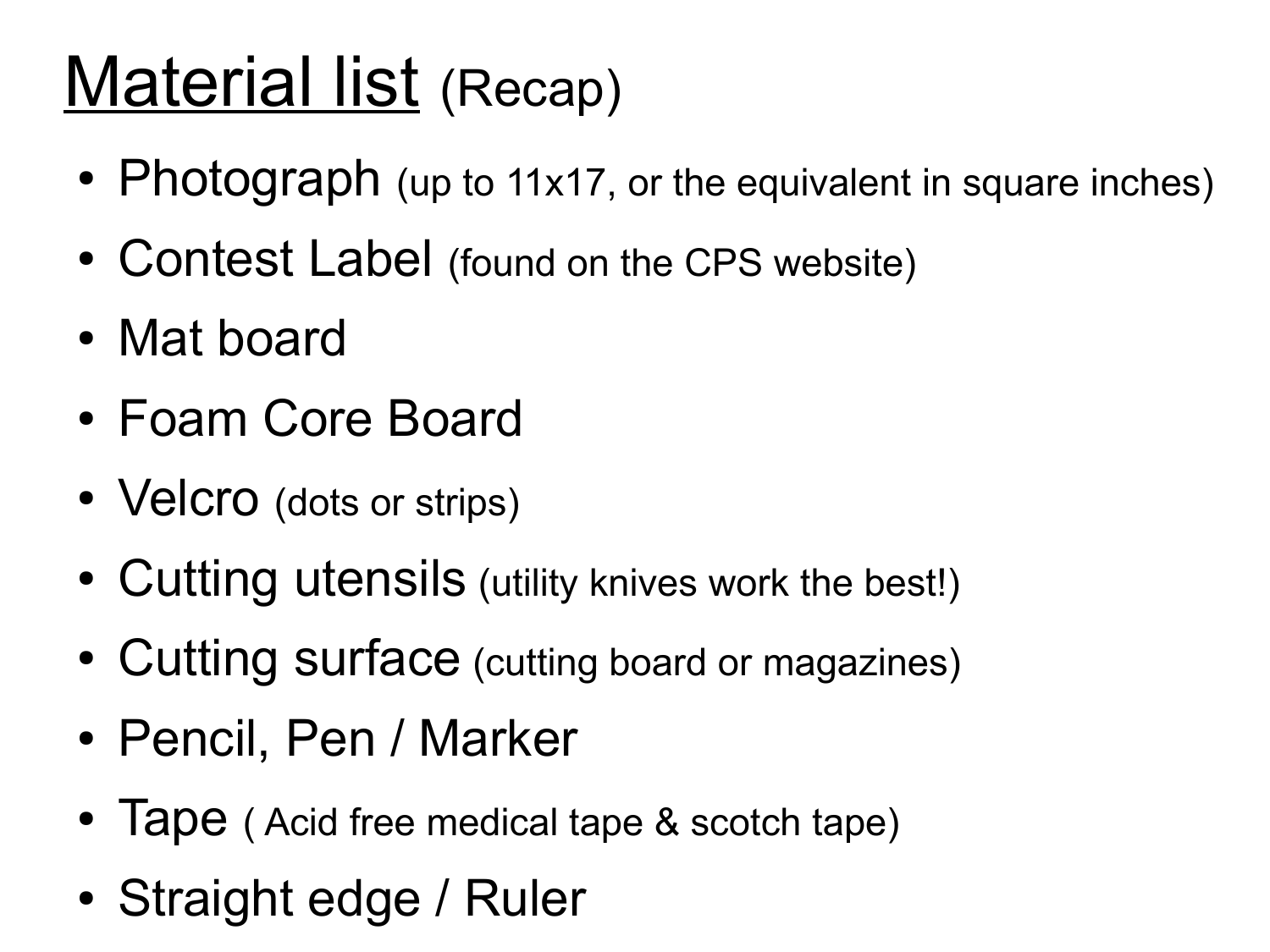

# **Step 1:** Prepare / Cut mat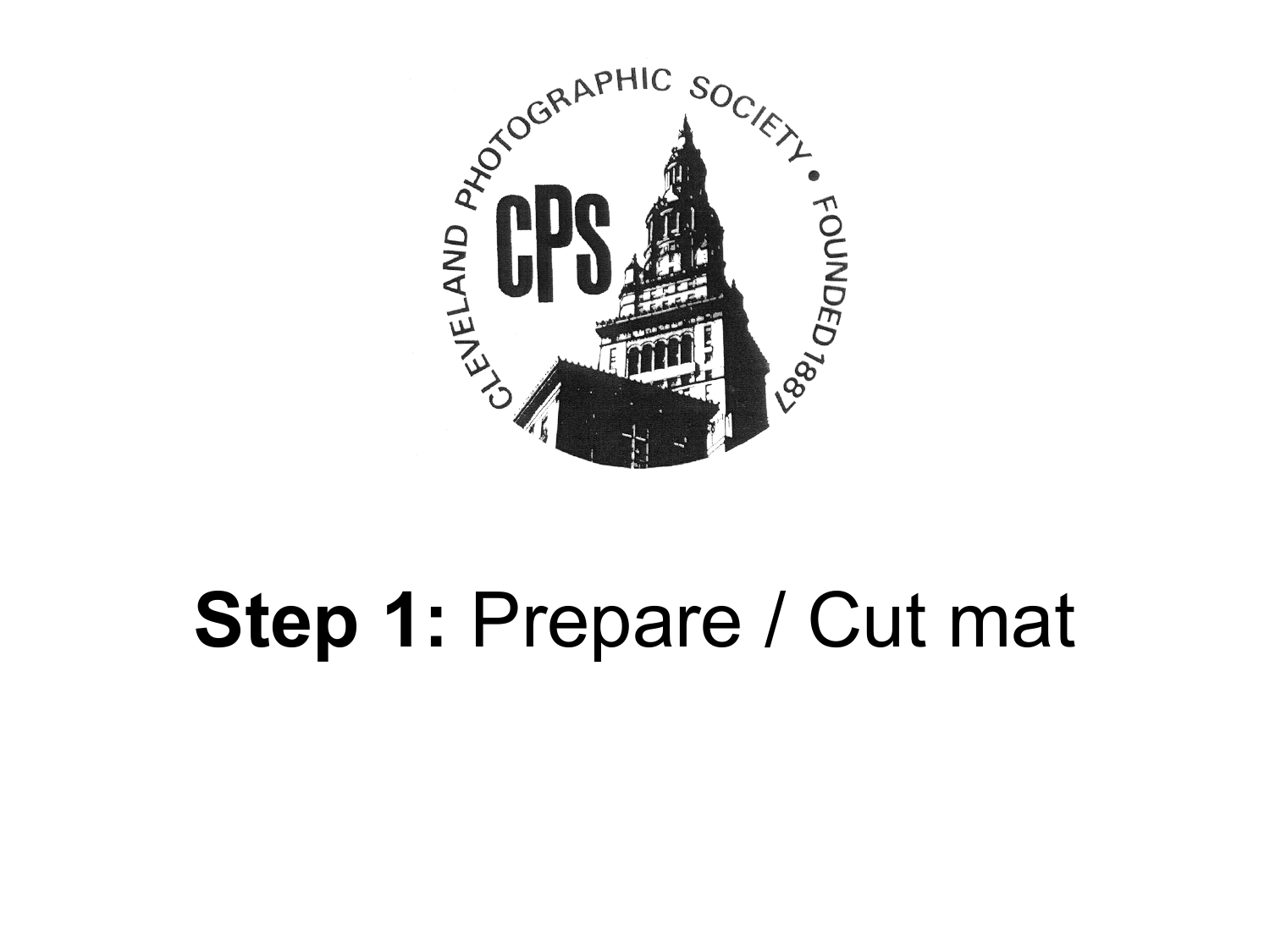● **Align 2 edges of the pre-cut mat board and foam core.**

| Mat Board |  |
|-----------|--|
| Foam Core |  |
|           |  |
|           |  |
|           |  |

• Make an outline on the foam core with a pencil. (using the mat board as a guide).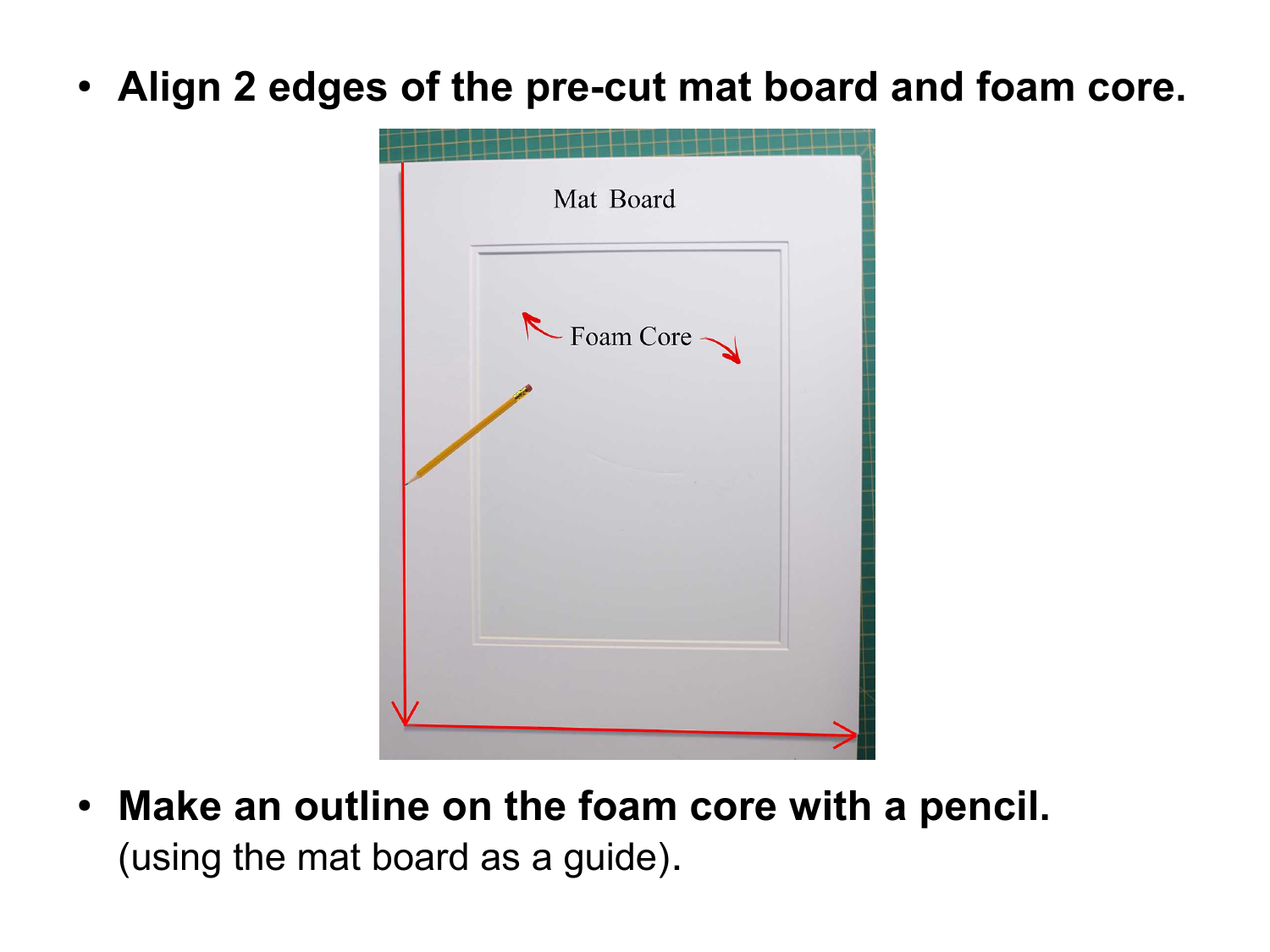● **Remove mat board to expose pencil marks.**

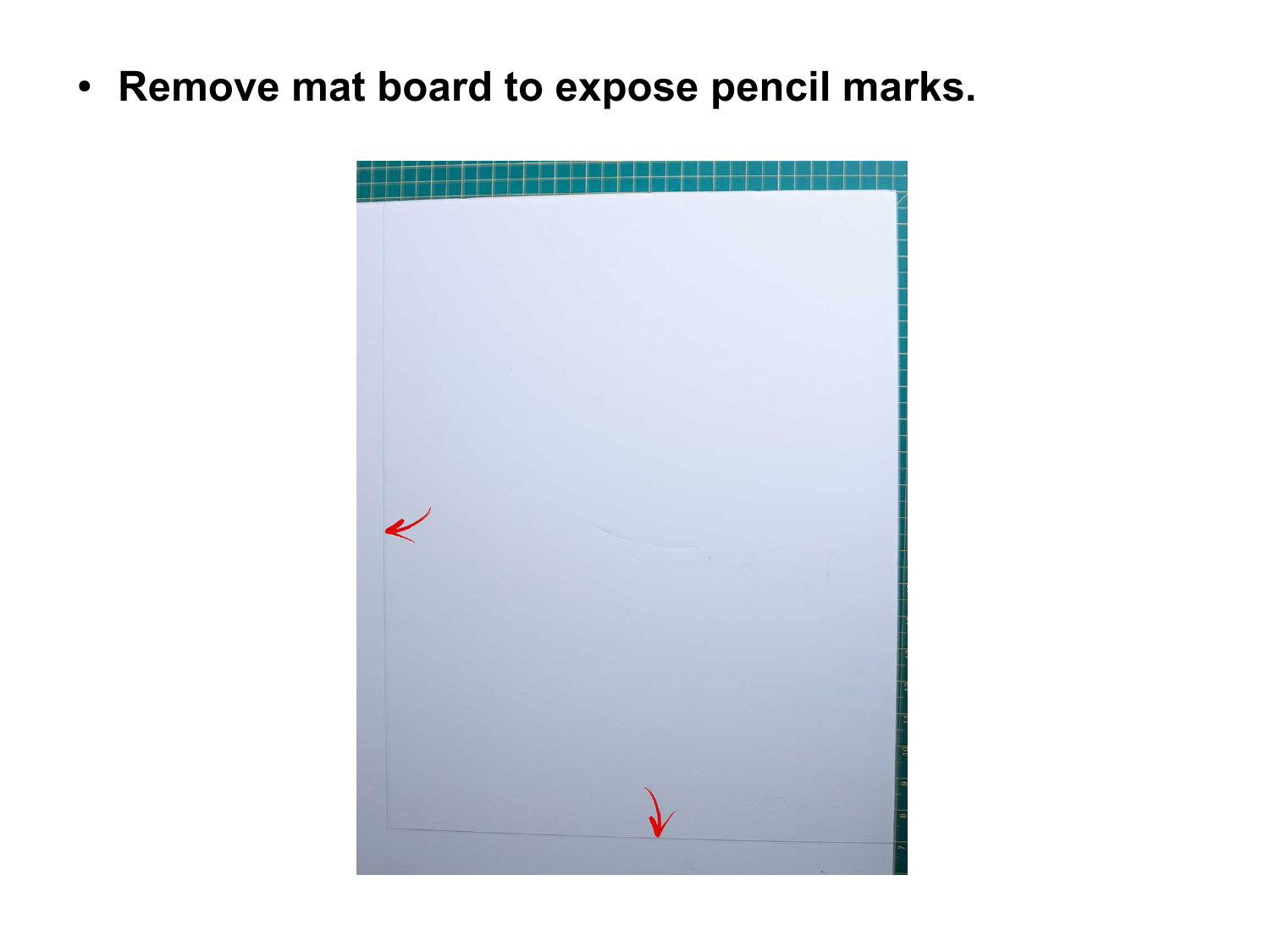• Align straight edge / ruler to pencil mark to begin cutting. (Try to avoid using the mat board as your cutting edge... if you do, turn it upside down first to avoid damaging the front)



• Avoid cutting foam core all the way through on **the first run. Make multiple passes with blade.** (Go slightly deeper with each pass.)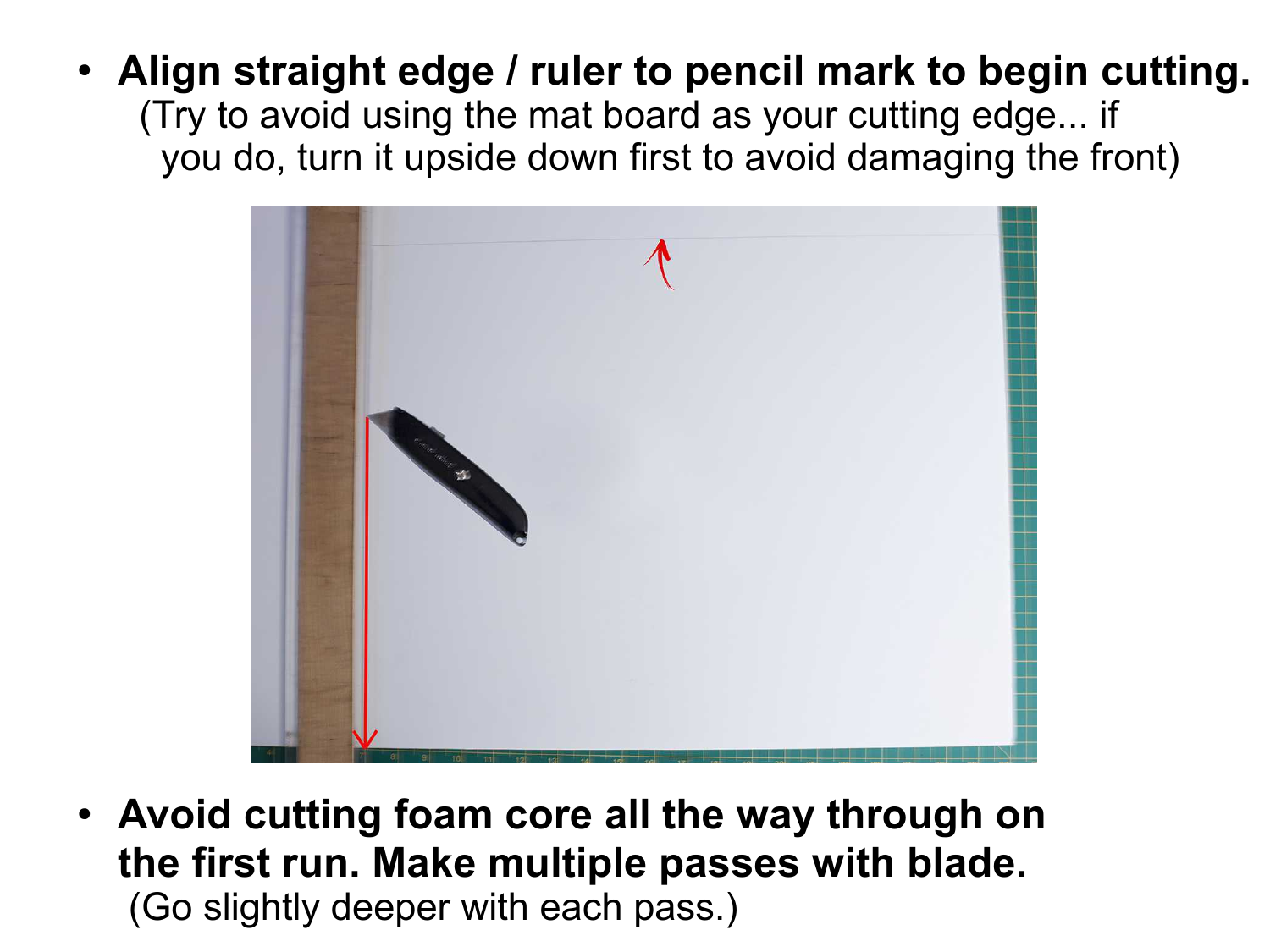

# **Step 2:** Apply Velcro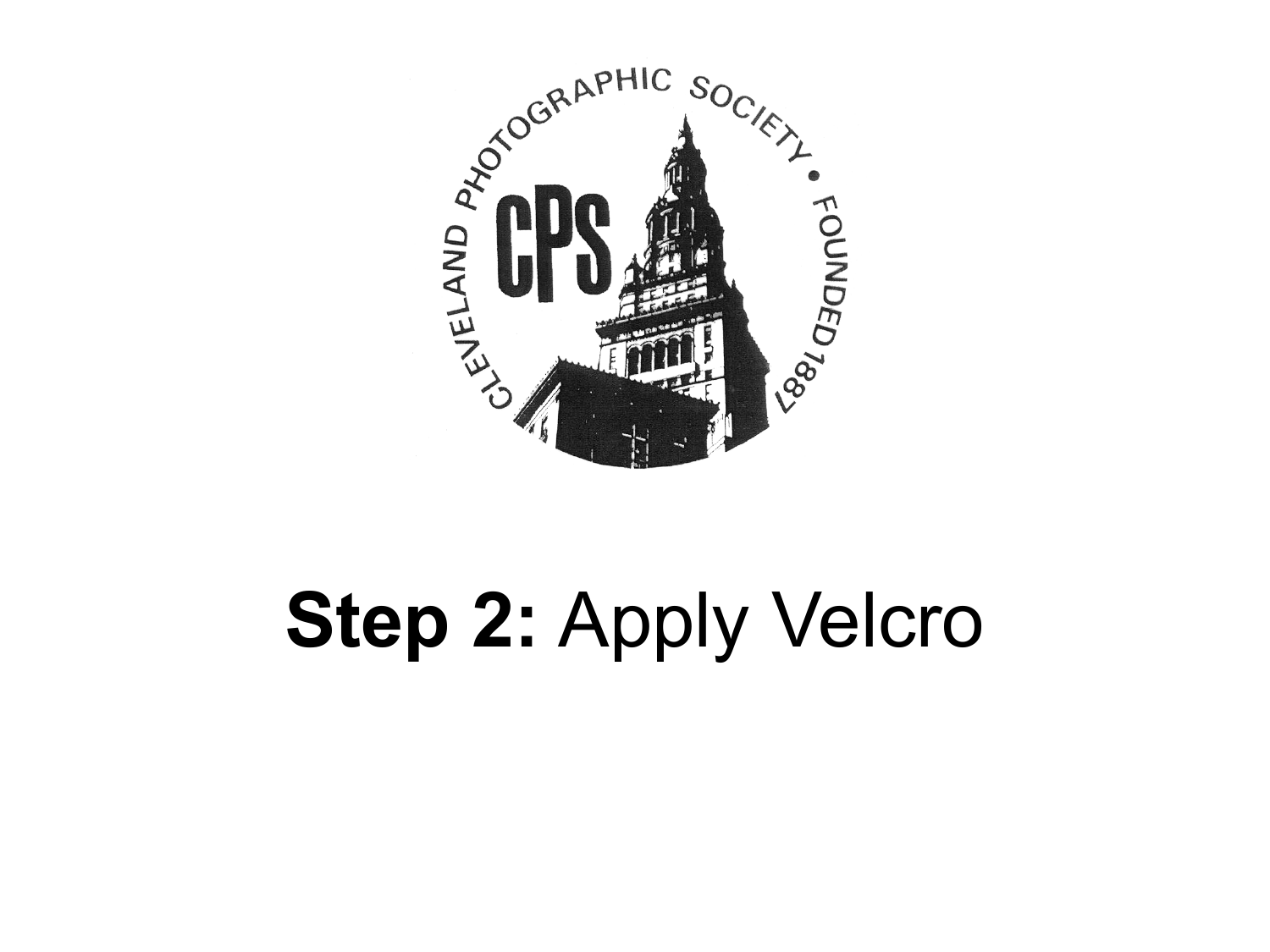• Cut Velcro pieces. (If using dots, cut them in half. If using a strip of Velcro, cut in to smaller strips around 1/2" x 1/8")



- Remove only one side of the adhesive from the Velcro.
- Firmly press Velcro to corners of mat board. (repeat on remaining corners)

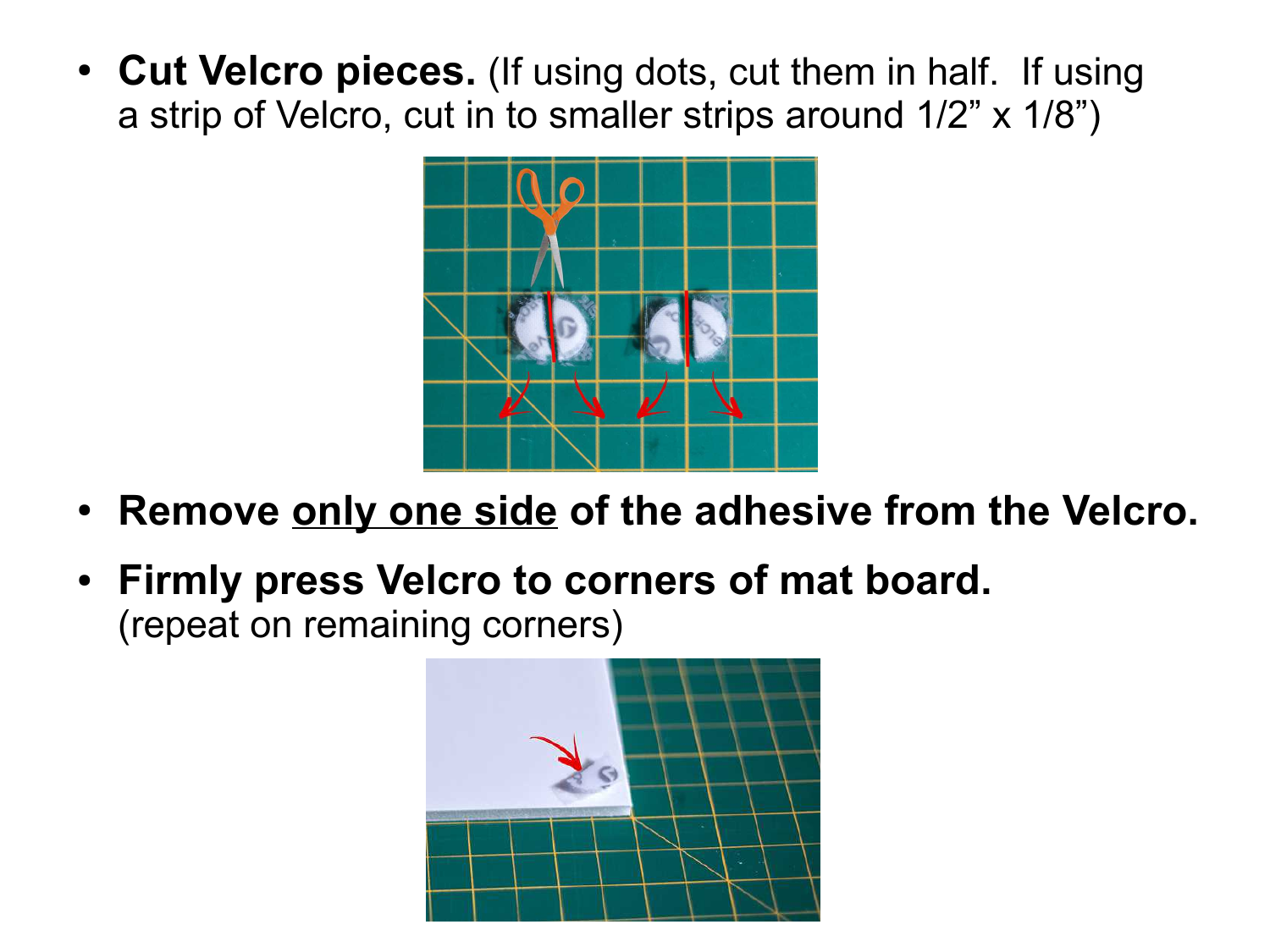- Once all pieces of Velcro are placed on the back of the **mat board, remove the remaining plastic to expose the sticky side.**
- Align one edge of the mat and **foam core on a hard surface**  (Represented by the red line at the bottom of the "V"... Make sure that you also align the top and bottom before pressing sides together)
- Close the two sides together.
- **Firmly press down on corners of mat to ensure the adhesive sticks.**



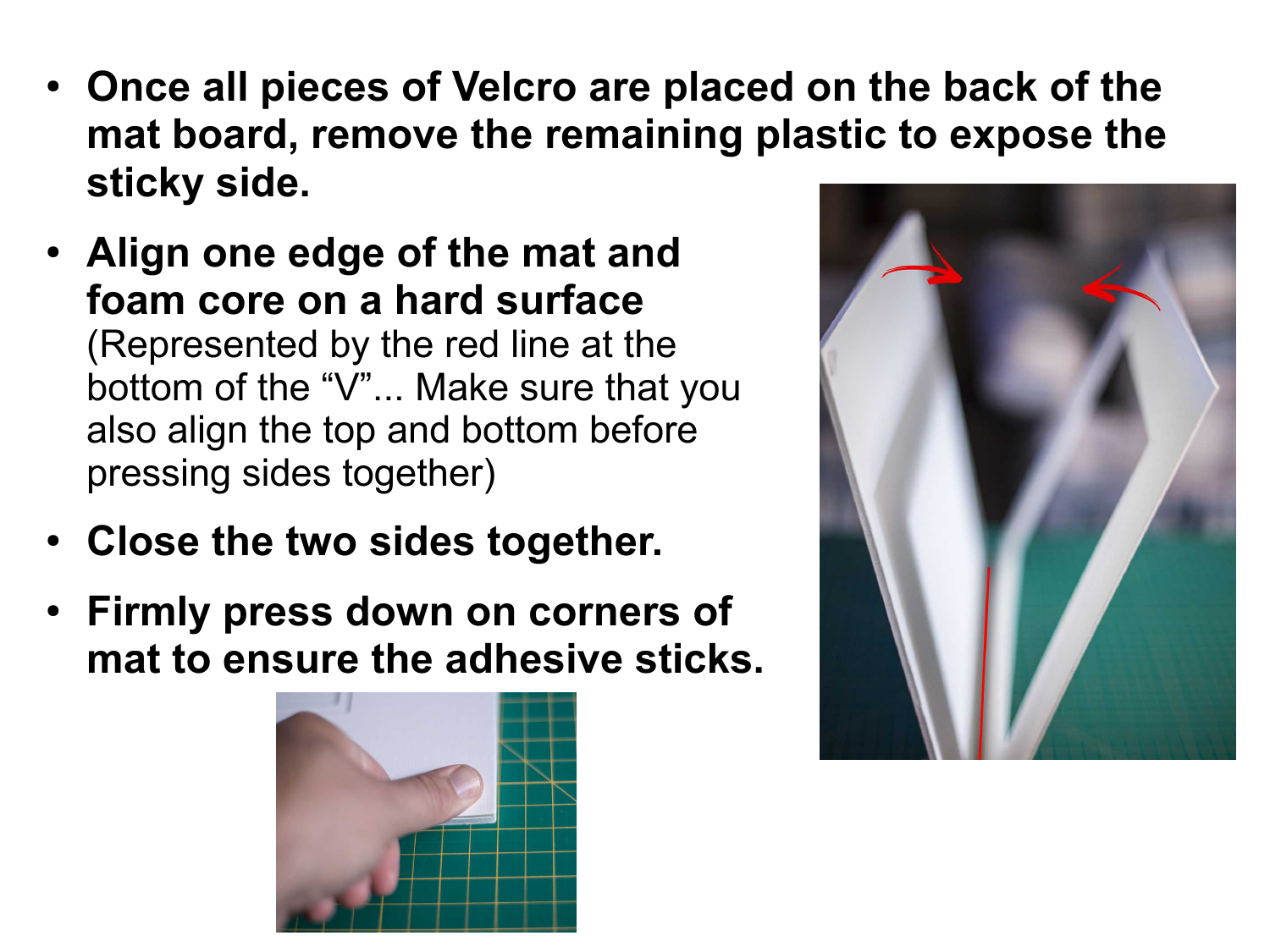

## **Step 3:** Mounting the photo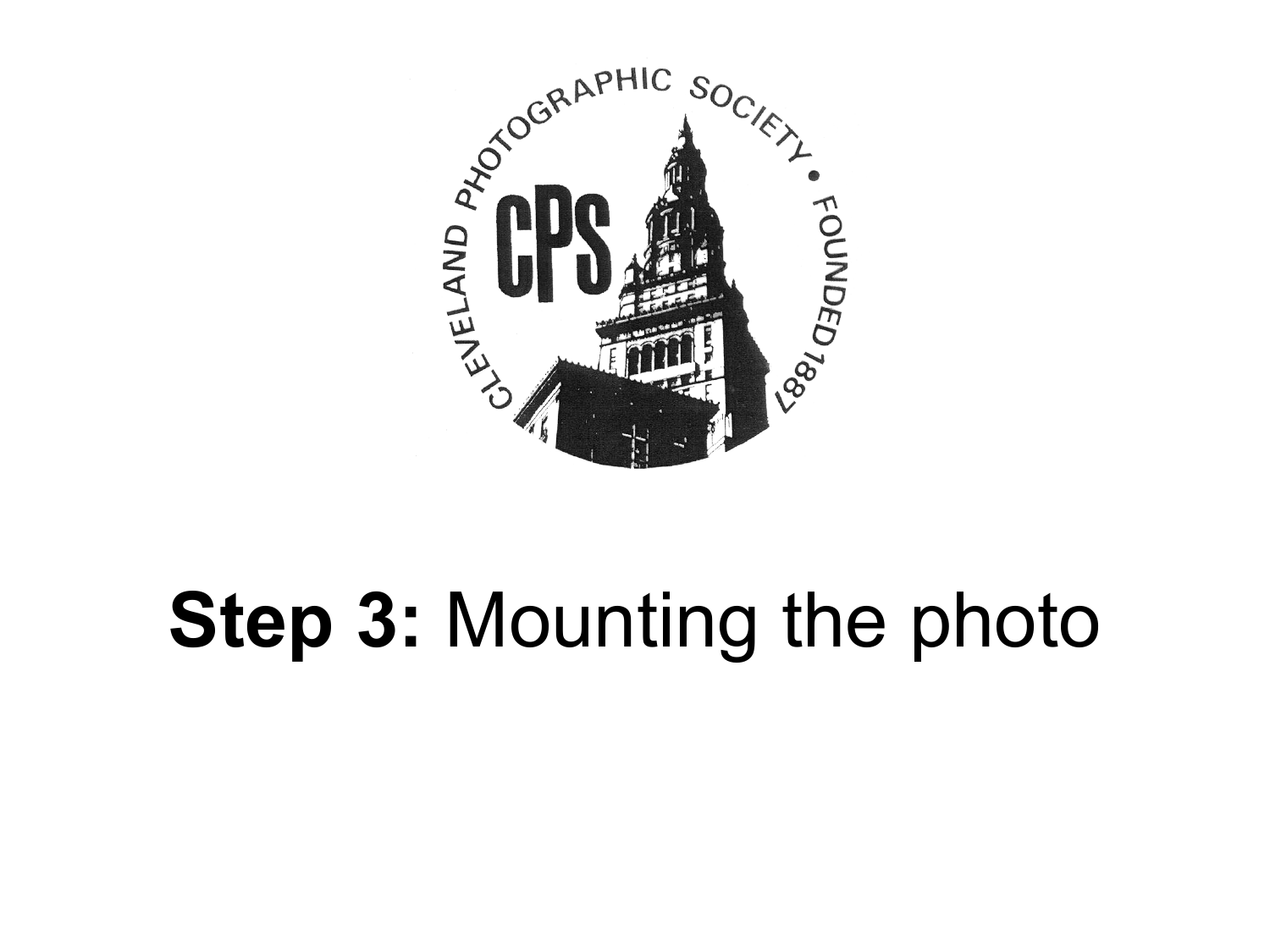- **Open the new "Mat sandwich" and flip the foam core upside down** (so that the Velcro is facing your work surface)**.**
- **Put your photo on the foam core, and place the acid-free medical tape sticky side up** (not the waterproof kind) **on the corners of the image.** (highlighted by the red circles)
- **You can also just use one long piece of acid-free tape across the top of the photo**  (sticky side up)**, and skip this, and the following two steps**.

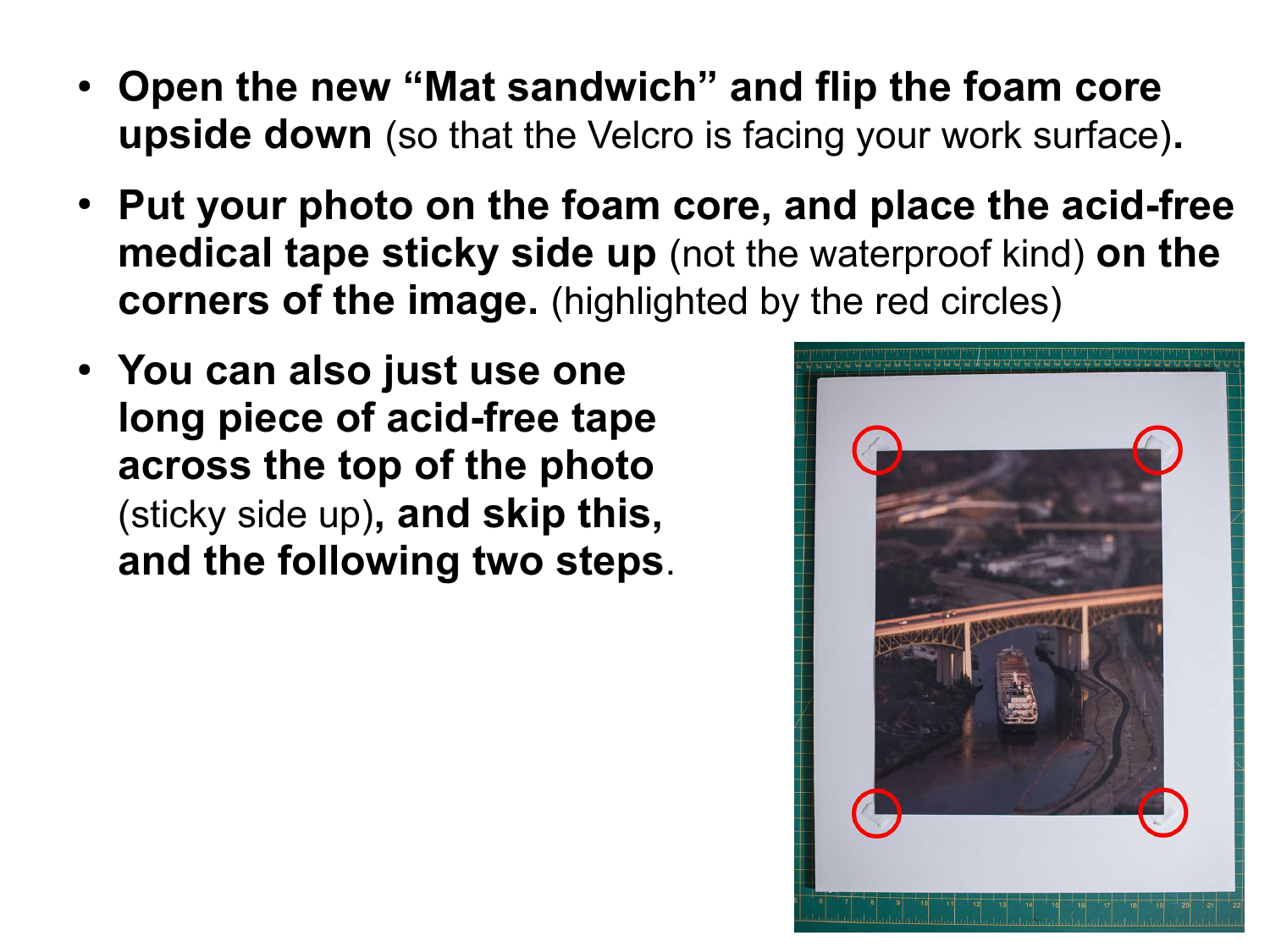● **Hover the mat board over the photo until you find a good alignment, then firmly press down**  (where you placed the tape)

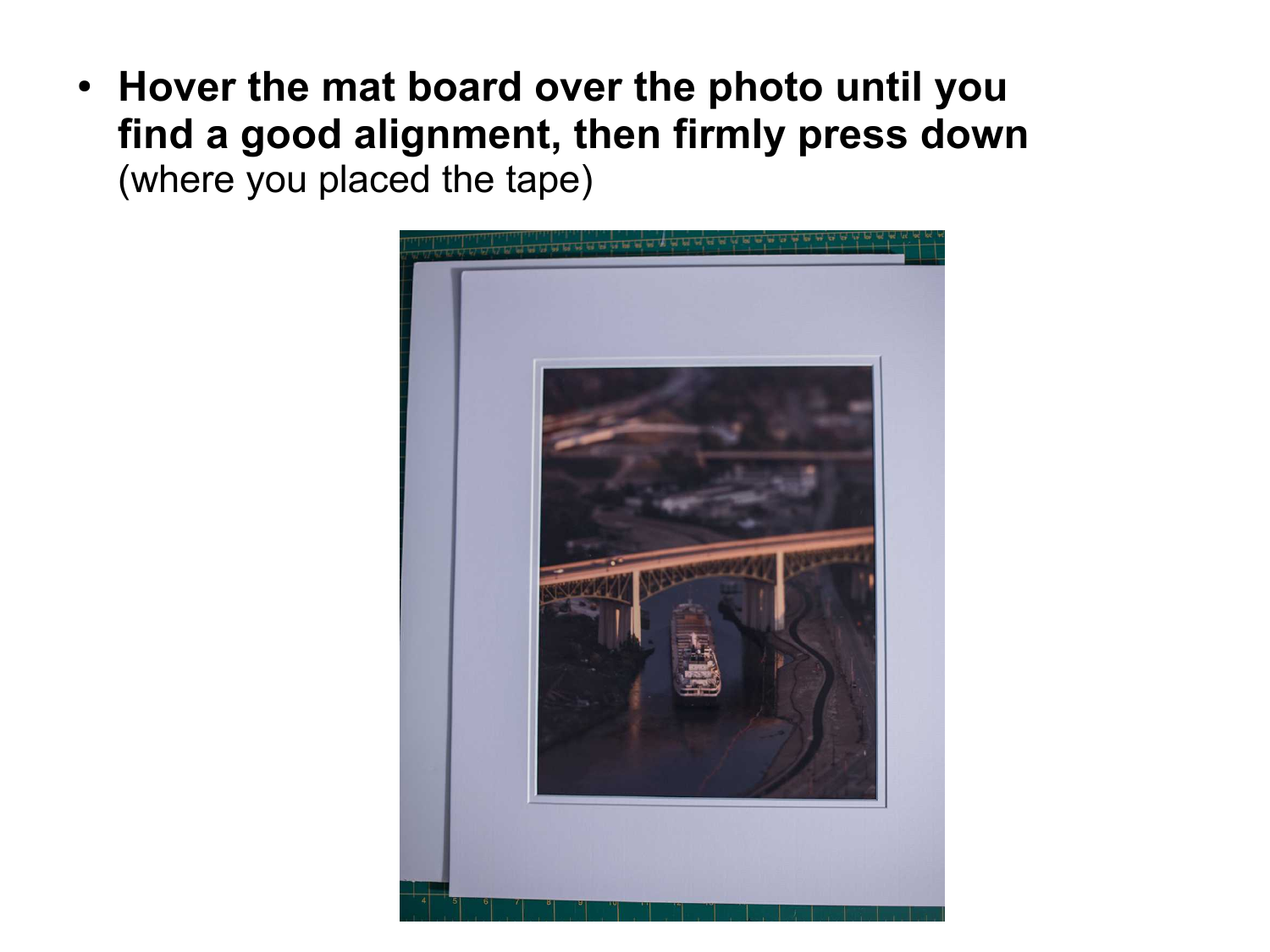- Hold the mat and foam core together, then flip **everything over.**
- Remove the foam core to expose the back of the photo.
- Add more acid-free tape to the back of the photo to **ensure it stays in place.** (highlighted by the red circles), **or just use one long piece across the top.**
- You can skip this step if **you decided to use one large strip of tape across the top of the photo.**

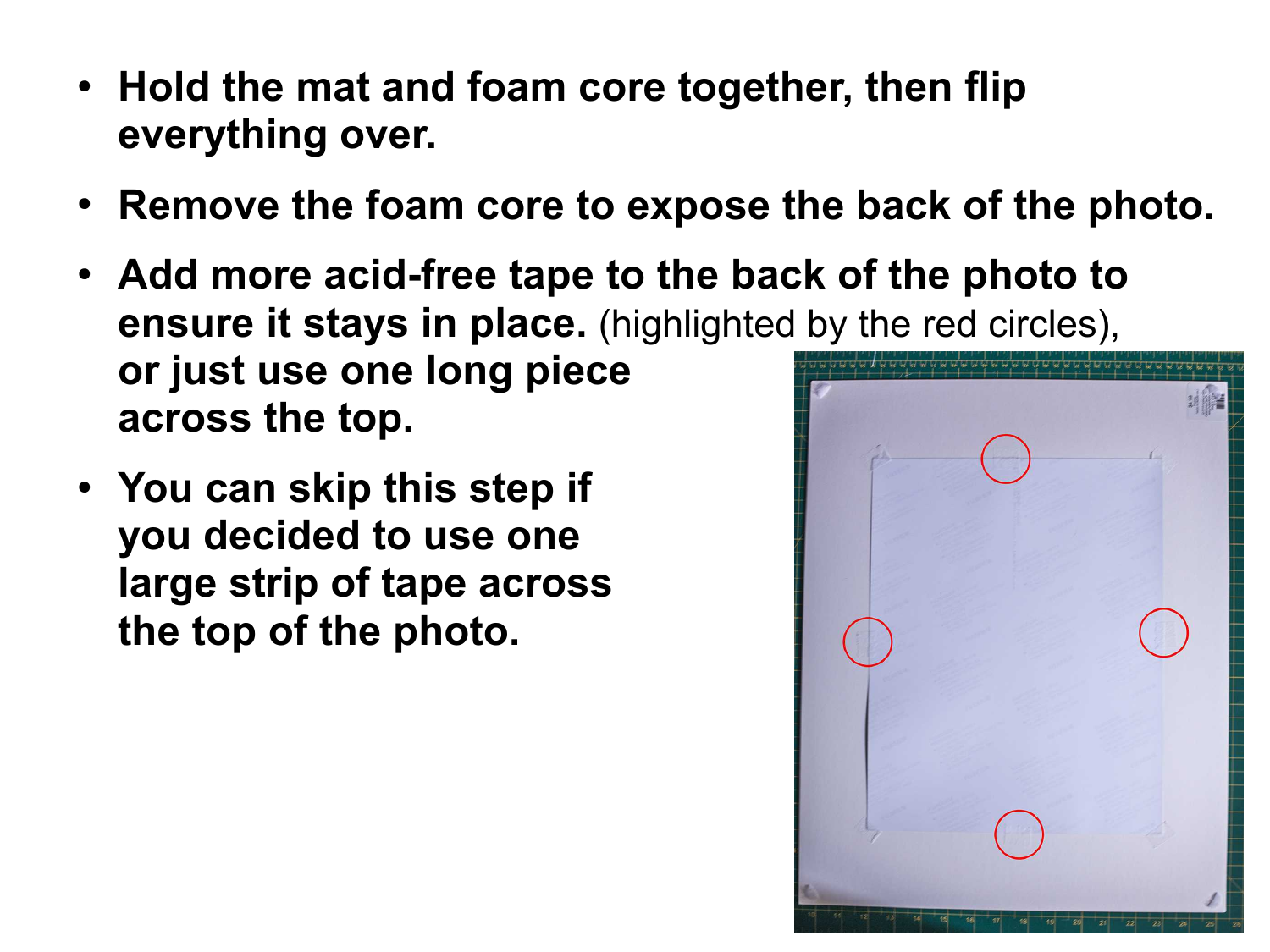- Place the two pieces together to complete the sandwich.
- **Flip the completed assembly upside down to add the label.** (an older version of the label is shown)
- **Adhere label to the top left-hand corner of the entry.**
- If you use tape, place it **across the top and two sides to adhere the label to back of your entry.**
- Don't place any tape on the **lower portion of the label because that space is used for the contest results.**
- You're now ready to compete!